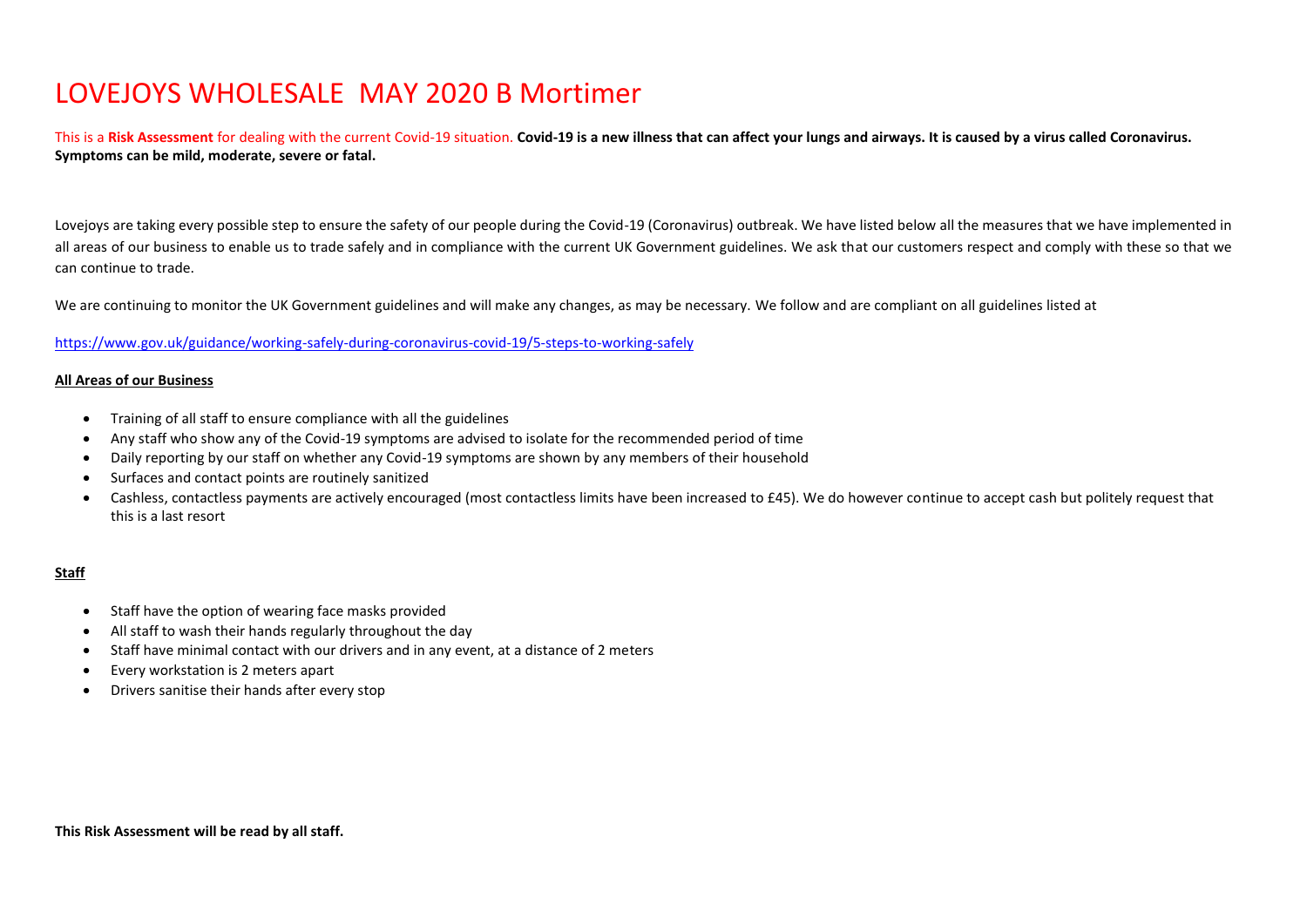| What are<br>the<br>hazards? | Who might be<br>harmed                                                                                                                                                                                                                                                                                                                                                             | <b>Controls Required</b>                                                                                                                                                                                                                                                                                                                                                                                                                                                                                                                                                                                                                                                                                                                                                                                                                                                                                                                                                                                                                                                                                                            | <b>Additional Controls</b>                                                                                                                                                                                                                                                                                                                                                                                                                                                                                                                                                                                                                                                                                                                                                                                                                                                                                                                                                                                                                                                          | Action<br>by<br>who? | Action<br>by<br>when? | Done |
|-----------------------------|------------------------------------------------------------------------------------------------------------------------------------------------------------------------------------------------------------------------------------------------------------------------------------------------------------------------------------------------------------------------------------|-------------------------------------------------------------------------------------------------------------------------------------------------------------------------------------------------------------------------------------------------------------------------------------------------------------------------------------------------------------------------------------------------------------------------------------------------------------------------------------------------------------------------------------------------------------------------------------------------------------------------------------------------------------------------------------------------------------------------------------------------------------------------------------------------------------------------------------------------------------------------------------------------------------------------------------------------------------------------------------------------------------------------------------------------------------------------------------------------------------------------------------|-------------------------------------------------------------------------------------------------------------------------------------------------------------------------------------------------------------------------------------------------------------------------------------------------------------------------------------------------------------------------------------------------------------------------------------------------------------------------------------------------------------------------------------------------------------------------------------------------------------------------------------------------------------------------------------------------------------------------------------------------------------------------------------------------------------------------------------------------------------------------------------------------------------------------------------------------------------------------------------------------------------------------------------------------------------------------------------|----------------------|-----------------------|------|
| Spread of<br>Covid-19       | <b>Staff</b><br><b>Visitors to</b><br>your<br>premises<br><b>Cleaners</b><br>$\bullet$<br><b>Contractors</b><br><b>Drivers</b><br>Vulnerable<br>$groups -$<br>Elderly,<br>Pregnant<br>workers,<br>those with<br>existing<br>underlying<br>health<br>conditions<br>Anyone<br>else who<br>physically<br>comes in<br>contact<br>with you in<br>relation to<br>your<br><b>business</b> | <b>Hand Washing</b><br>Hand washing facilities with soap and water in<br>place.<br>Stringent hand washing taking place.<br>See hand washing guidance.<br>https://www.nhs.uk/live-well/healthy-<br>body/best-way-to-wash-your-hands/<br>Drying of hands with disposable paper towels.<br>https://www.nursingtimes.net/news/research-<br>and-innovation/paper-towels-much-more-<br>effective-at-removing-viruses-than-hand-<br>dryers-17-04-2020/<br>Staff encouraged to protect the skin by<br>$\bullet$<br>applying emollient cream regularly<br>https://www.nhs.uk/conditions/emollients/<br>Gel sanitisers in any area where washing<br>facilities not readily available<br><b>Cleaning</b><br>Frequently cleaning and disinfecting objects and<br>surfaces that are touched regularly particularly in areas<br>of high use such as door handles, light switches,<br>reception area using appropriate cleaning products and<br>methods.<br><b>Social Distancing</b><br>Social Distancing -Reducing the number of persons in<br>any work area to comply with the 2-metre (6.5 foot)<br>gap recommended by the Public Health Agency | Employees to be reminded on a regular basis to wash<br>their hands for 20 seconds with water and soap and the<br>importance of proper drying with disposable towels. Also<br>reminded to catch coughs and sneezes in tissues -<br>Follow Catch it, Bin it, Kill it and to avoid touching face,<br>eyes, nose or mouth with unclean hands. Tissues will be<br>made available throughout the workplace.<br>Encourage staff to report any problems and carry out<br>skin checks as part of a skin surveillance programme<br>https://www.hse.gov.uk/skin/professional/health-<br>surveillance.htm<br>To help reduce the spread of coronavirus (COVID-19)<br>reminding everyone of the public health advice -<br>https://www.publichealth.hscni.net/news/covid-19-<br>coronavirus<br>Posters, leaflets and other materials are available for<br>display.<br>https://www.gov.uk/government/publications/guidance-<br>to-employers-and-businesses-about-covid-19<br>Rigorous checks will be carried out by line managers to<br>ensure that the necessary procedures are being<br>followed. |                      |                       |      |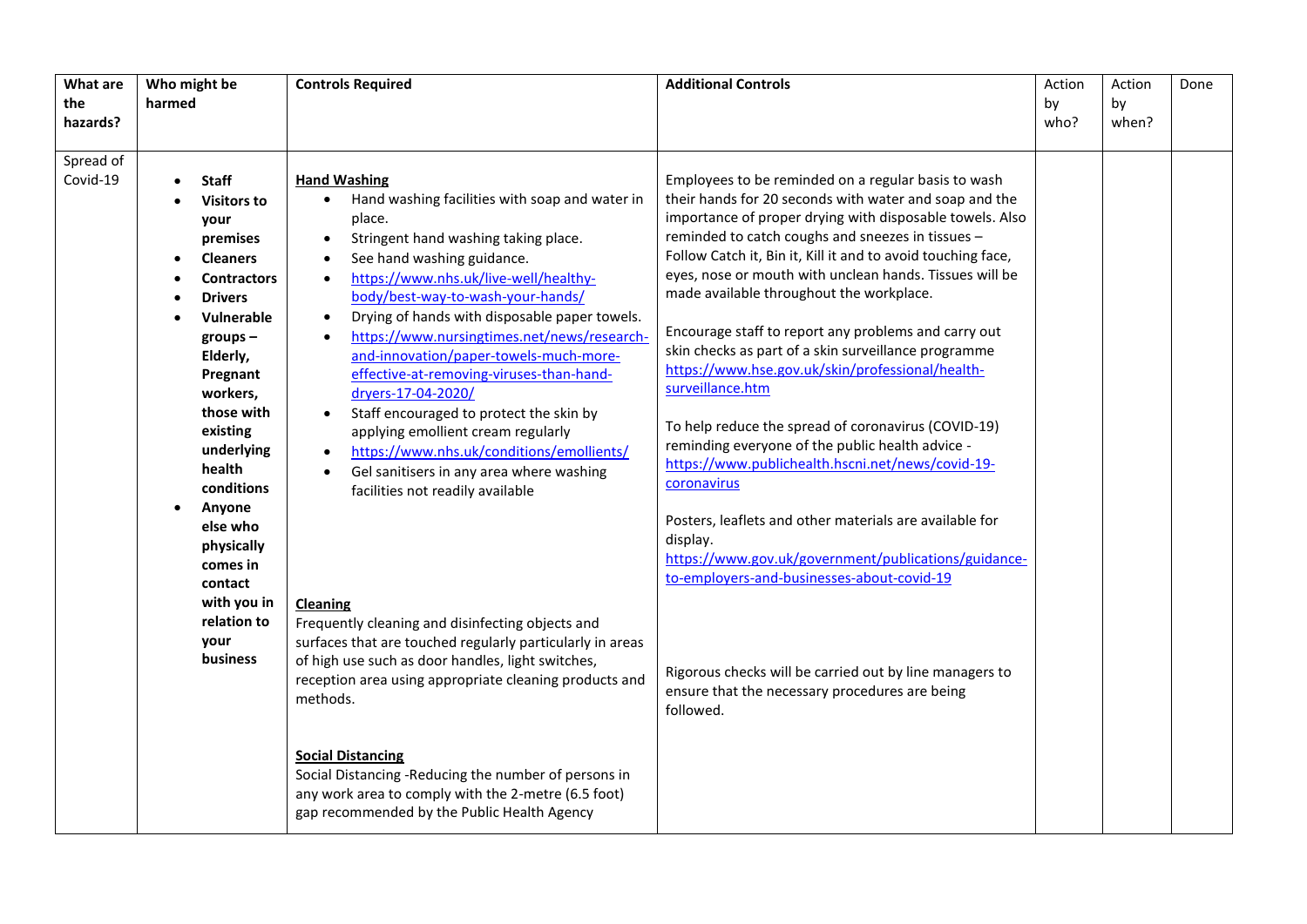| https://www.publichealth.hscni.net/news/covid-19-<br>coronavirus<br>https://www.gov.uk/government/publications/covid-<br>19-guidance-on-social-distancing-and-for-vulnerable-<br>people<br>Taking steps to review work schedules including start &<br>finish times/shift patterns, working from home etc. to<br>reduce number of workers on site at any one time. Also<br>relocating workers to other tasks.<br>Redesigning processes to ensure social distancing in<br>place.<br>Conference calls to be used instead of face to face<br>meetings.<br>Ensuring sufficient rest breaks for staff.<br>Social distancing also to be adhered to in canteen area<br>and smoking area. | Staff to be reminded on a daily basis of the importance<br>of social distancing both in the workplace and outside of<br>it.<br>Management checks to ensure this is adhered to.                                                                   |  |  |
|----------------------------------------------------------------------------------------------------------------------------------------------------------------------------------------------------------------------------------------------------------------------------------------------------------------------------------------------------------------------------------------------------------------------------------------------------------------------------------------------------------------------------------------------------------------------------------------------------------------------------------------------------------------------------------|--------------------------------------------------------------------------------------------------------------------------------------------------------------------------------------------------------------------------------------------------|--|--|
| <b>Wearing of Gloves</b><br>Where Risk Assessment identifies wearing of gloves as<br>a requirement of the job, an adequate supply of these<br>will be provided. Staff will be instructed on how to<br>remove gloves carefully to reduce contamination and<br>how to dispose of them safely.                                                                                                                                                                                                                                                                                                                                                                                      | Staff to be reminded that wearing of gloves is not a<br>substitute for good hand washing.                                                                                                                                                        |  |  |
| <b>PPE</b><br>Public Health guidance on the use of PPE (personal<br>protective equipment) to protect against COVID-19<br>relates to health care settings. In all other settings<br>individuals are asked to observe social distancing<br>measures and practice good hand hygiene behaviours                                                                                                                                                                                                                                                                                                                                                                                      | To minimise the risk of transmission of COVID-19 during<br>face-fit testing the following additional measures should<br>be carried out -<br>Both the fit tester and those being fit tested should wash<br>their hands before and after the test. |  |  |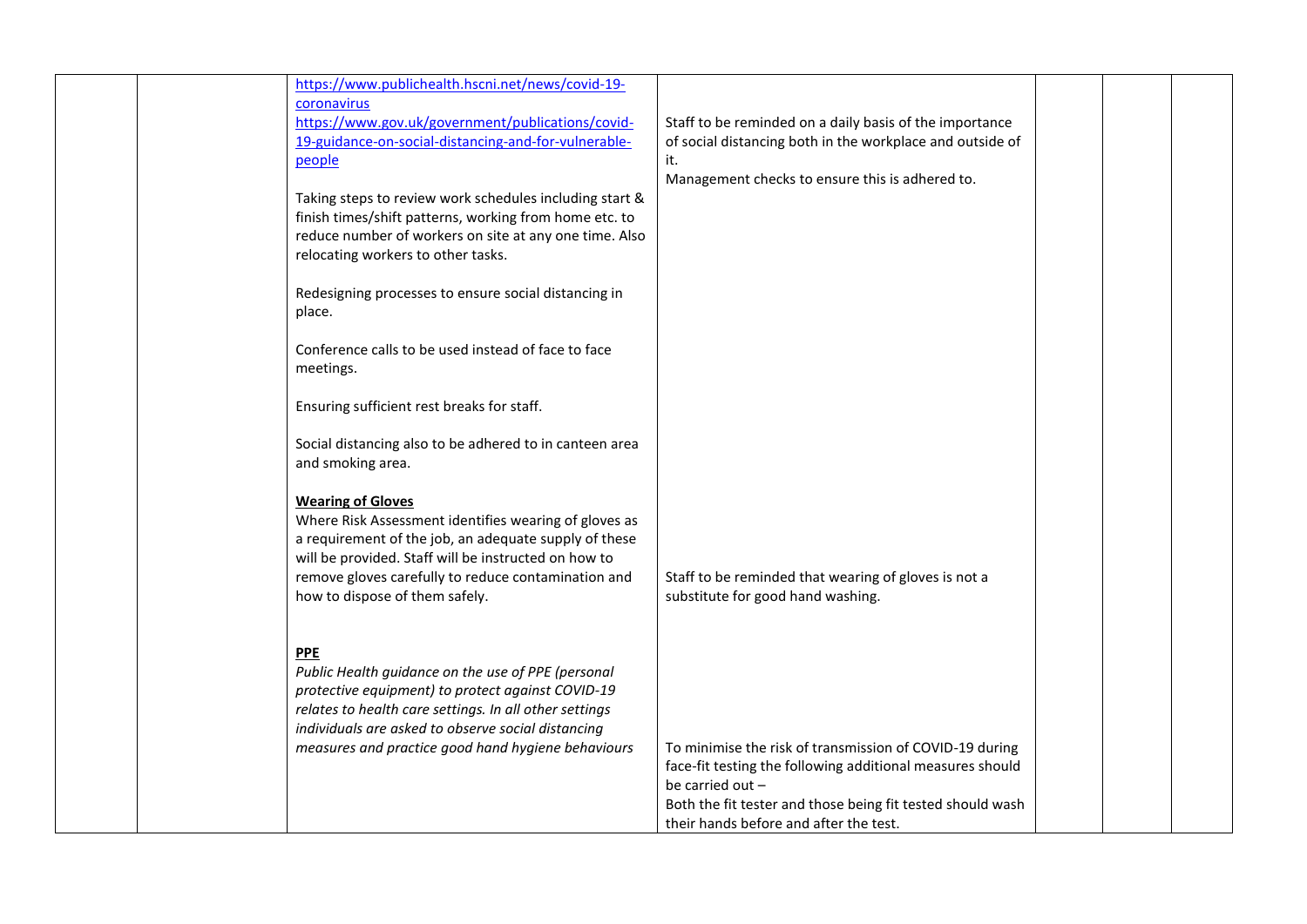| followed-<br>can protect the wearer.<br>Wearers must be clean shaven.<br><b>Symptoms of Covid-19</b> | Where RPE is a requirement for risks associated with<br>the work undertaken the following measures will be<br>Tight-fitting respirators (such as disposable FFP3 masks<br>and reusable half masks) rely on having a good seal<br>with the wearer's face. A face fit test will be carried out<br>to ensure the respiratory protective equipment (RPE)                                                                                                                                                 | Those being fit tested with non-disposable masks should<br>clean the mask themselves before and immediately after<br>the test using a suitable disinfectant cleaning wipe<br>(check with manufacturer to avoid damaging the mask).<br>Test face pieces that cannot be adequately disinfected<br>(e.g. disposable half masks) should not be used by more<br>than one individual.<br>Fit testers should wear disposable gloves when<br>undertaking cleaning of the tubes, hoods etc. and ensure<br>they remove gloves following the correct procedure<br>(PDF)<br>Reference https://www.hse.gov.uk/news/face-mask-<br>ppe-rpe-coronavirus.htm |  |  |
|------------------------------------------------------------------------------------------------------|------------------------------------------------------------------------------------------------------------------------------------------------------------------------------------------------------------------------------------------------------------------------------------------------------------------------------------------------------------------------------------------------------------------------------------------------------------------------------------------------------|---------------------------------------------------------------------------------------------------------------------------------------------------------------------------------------------------------------------------------------------------------------------------------------------------------------------------------------------------------------------------------------------------------------------------------------------------------------------------------------------------------------------------------------------------------------------------------------------------------------------------------------------|--|--|
| guidance.<br>members during this time.                                                               | If anyone becomes unwell with a new continuous<br>cough or a high temperature in the workplace they will<br>be sent home and advised to follow the stay at home<br>Line managers will maintain regular contact with staff                                                                                                                                                                                                                                                                            | Internal communication channels and cascading of<br>messages through line managers will be carried out<br>regularly to reassure and support employees in a fast<br>changing situation.                                                                                                                                                                                                                                                                                                                                                                                                                                                      |  |  |
|                                                                                                      | If advised that a member of staff or public has<br>developed Covid-19 and were recently on our premises<br>(including where a member of staff has visited other<br>work place premises such as domestic premises), the<br>management team of the workplace will contact the<br>Public Health Authority to discuss the case, identify<br>people who have been in contact with them and will<br>take advice on any actions or precautions that should<br>be taken. https://www.publichealth.hscni.net/ | Line managers will offer support to staff who are<br>affected by Coronavirus or has a family member<br>affected.                                                                                                                                                                                                                                                                                                                                                                                                                                                                                                                            |  |  |